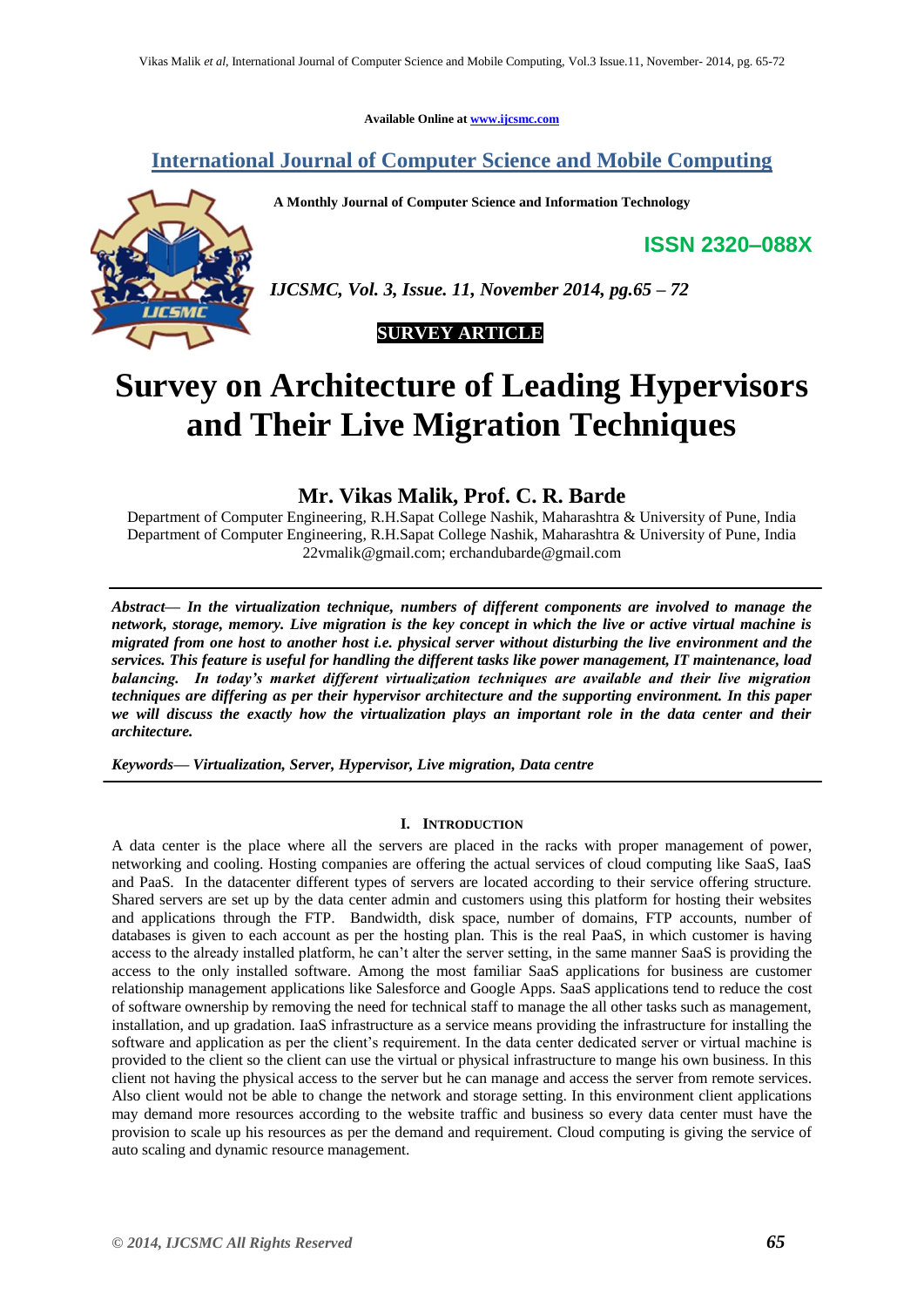

Fig1: Cloud services

Offering the physical server to each and every client is not best practice and also many customers does not want to use full resource as their applications and software's require different amount of resources and they only wish you pay as per their usage. So the technique is evolved called as a "Virtualization" which fulfills the all the requirement of all types of customers. This enables the partitioning of physical host in to multiple virtual machines. One data center can have multiple cloud technologies and the hypervisors support. Marketing strategies and the performance tactics attracts the clients towards the particular cloud technology. Data center management team increases the resources as per the business growth and the customer demands but the customer application demands the more resources randomly then data center should have enough resources to fulfill the demand of his particular application or server. Every time monitoring the resources of each virtual machine is not possible that's why cloud developers acquired the term called "migration" in which VM is automatically migrated from one host to another or suitable host which is having the enough resources to satisfy the requirement. Main and important thing in the live migration is "environment should not disturb and no downtime while migrating the VM from one PM to another PM". Live migration is done on the threshold value but we need to calculate the future prediction of CPU demand so we can migrate the VM on a host which will able to provide the resources which will require in the future for that particular VM. We will discuss the how live migration is done in different cloud technologies their algorithms and comparisons, Impact of live migration and different algorithms of CPU usage prediction. This survey paper also includes the simulation technology which helps to researchers and students to develop their own algorithm to test them in simulation tools rather than building the separate cloud environment for testing purpose only. This simulation saves a lot of time and the cost.

## **II. VIRTUALIZATION TYPES**

Virtualization means creating the virtual instance of resource or device which relies on physical entity but acts as a separate entity in the virtual environment. We can say that dividing the resource in to partitions and using them as separate resource and treat as an execution environment. Virtualization can be in the form of storage, network, server, application and operating system level. A virtual environment is created on the physical entities which executing the process on those virtual entities and provide the result same as like a physical resources. Network, storage and server virtualization are most important in the DC operations.

1) *Network virtualization*: This is the virtualization in which the available bandwidth is splitting up in to the multiple channels and each channel is independent from other one and can be assigned to different server.

2) *Server virtualization:* In this type of virtualization the server is divided in to multiple servers and acting as virtual server which is having all the things like physical server. The OS which is running on the VM called a guest OS.

3) *Storage virtualization:* Pooling the resources from multiple network storage devices and appears as a single storage which can be manage and handle from the central console.

The whole concept splits in two separate parts:

1) *Full virtualization:* All the services of physical system is provided to virtual machines through the virtual machine monitors. Guest OS is totally or fully abstracted from the hardware by the layer of virtualization. The guest OS is not required any modification, the hypervisor translating all the instructions on time and caches the result for future purpose. VMware and Hyper-V is the example of full virtualization.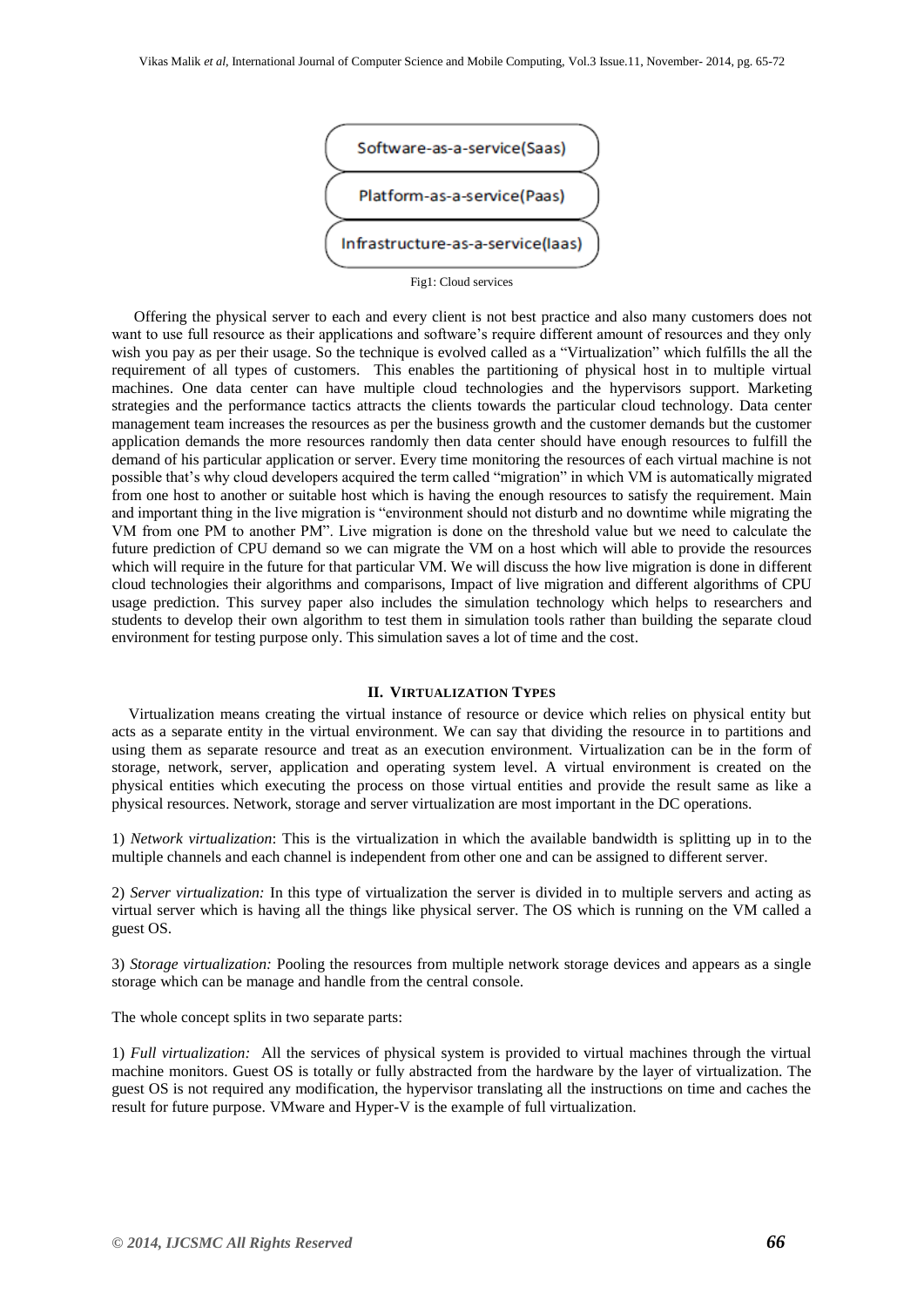



2) *Para virtualization:* This is called the alongside virtualization and in this type OS and hypervisor works together more efficiently and communicating with each other to improve performance and efficiency. There is a modified OS kernel with removing the non- virtualized instructions with the hyper calls for communicating with the hypervisor layer. Para virtualization is not supporting to the unmodified OS. It requires deep kernel level knowledge for modifications and Xen is the best example of para virtualization hypervisor.

| <b>User Apps</b><br>Ring 3                     |                                                                                                                                           |                                         |        |                                         |                                                                                                                                  |
|------------------------------------------------|-------------------------------------------------------------------------------------------------------------------------------------------|-----------------------------------------|--------|-----------------------------------------|----------------------------------------------------------------------------------------------------------------------------------|
|                                                | Direct                                                                                                                                    |                                         | Ring 3 | User Apps                               | Direct<br><b>Execution</b>                                                                                                       |
| Ring 2                                         | Execution<br>of User<br>Requests<br>'Hypercalls' to the<br>Virtualization<br>Layer replace<br>Non-virtualizable<br><b>OS Instructions</b> | Non-root<br>Mode<br>Privilege<br>Levels | Ring 2 |                                         | of User<br>Requests<br><b>OS Requests</b><br><b>Trap to VMM</b><br>without Binary<br><b>Translation or</b><br>Paravirtualization |
| Ring 1                                         |                                                                                                                                           |                                         | Ring 1 |                                         |                                                                                                                                  |
| Paravirtualized<br>Ring 0<br>Guest OS          |                                                                                                                                           |                                         | Ring 0 | Guest OS                                |                                                                                                                                  |
| Virtualization Layer                           |                                                                                                                                           | Root Mode<br>Privilege<br>Levels        |        | <b>VMM</b>                              |                                                                                                                                  |
| <b>Host Computer</b><br><b>System Hardware</b> |                                                                                                                                           |                                         |        | <b>Host Computer</b><br>System Hardware |                                                                                                                                  |

Fig3: Para virtualization

#### **III.ARCHITECTURAL DIFFERENCE IN LEADING HYPERVISORS**

To provide the virtualization hypervisor is the major component and acts as fundamental software which is also called as a VMM (Virtual machine monitor) for monitoring the virtual machines which are running on it. For running the virtualization hardware assistant is required that's why AMD and Intel created new processor extension like AMD-VT and Intel VT-x. VMM classified into Type I Hypervisor and Type II Hypervisor. In type l, hypervisor also called as "bare metal" or "native hypervisor" as it directly runs on the top of the underlying hardware layer. VMM plays an important role in scheduling and allocation of system resources to virtual machines because it is bare metal which is running without any OS VMware ESX and Xen cause it provides the device drivers to guest OS for directly accessing underlying hardware.



Fig4: Type 1 and Type 2 hypervisor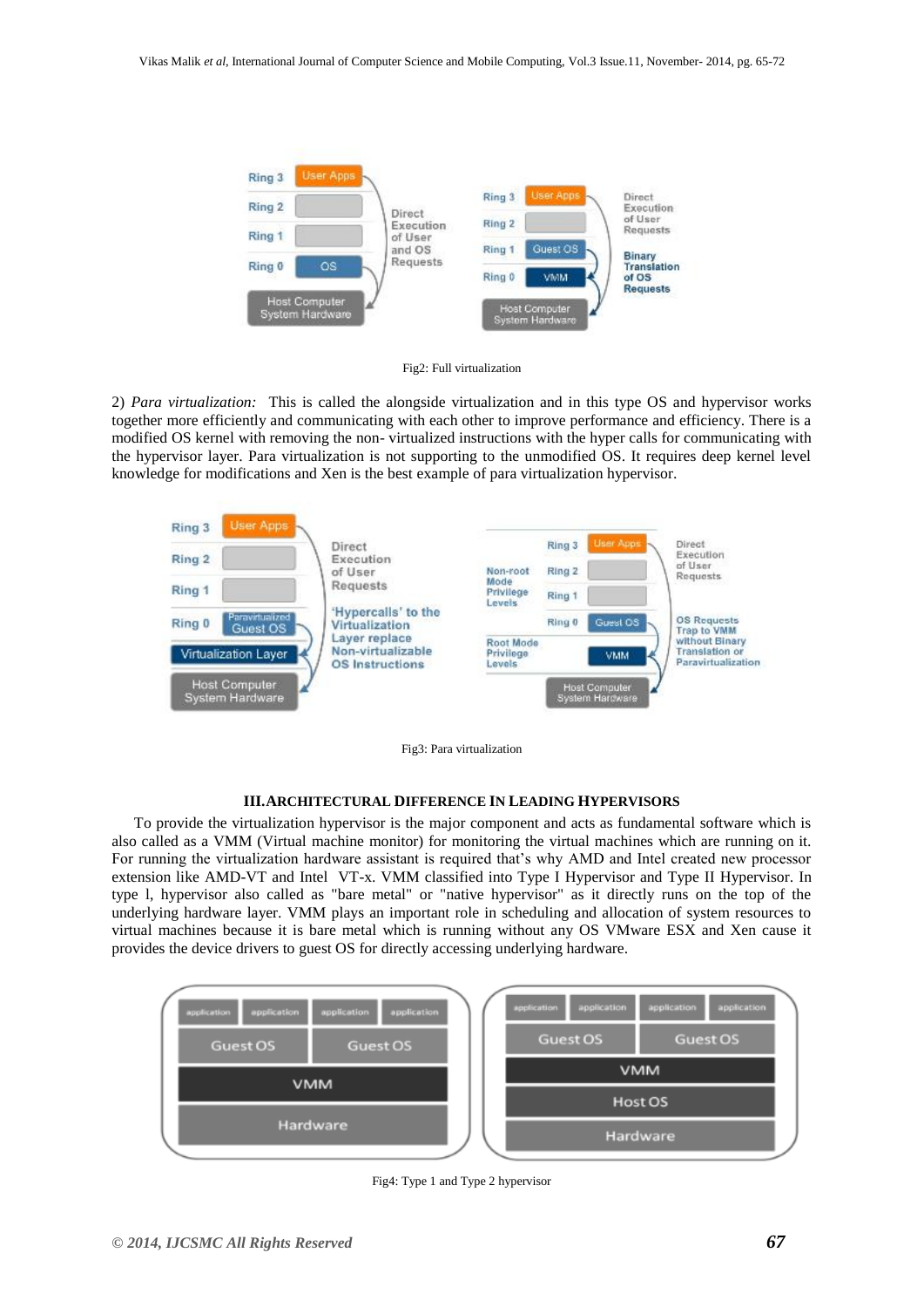In second type hypervisor is running on the normal operating system as an application and host Os does not having any knowledge about the VMM simply it treats it as a process and performing the I/O behalf of the guest OS. Every request that is issued from the guest OS trapped by the host OS and send to device drivers that performs I/O and this trapped request again route back to the guest OS.

Following are the leading hypervisors in the market.

# A. *Hyper-V*

Hyper-V comes in the windows server operating system in the form of role. After installing this role on the windows operating system we can make the virtual machine on the host machine. Microsoft is providing the enhanced versions of the windows OS and applying the new licensing policy and services in the Hyper-V role. In this isolated execution environment called as "partition" is a logical unit in which OS executes. The basic requirement is the hypervisor must have the root parent partition which will create the child partition via hyper call API that host the guest OS. Partitions do not have any access to the physical process instead they are having the virtual view and also runs in a virtual memory address which is private for a guest partition. The virtual view considers every device as a virtual device and request are redirected either via the VMBus or parent partition of hypervisor. VSP which communicates over the VMBus to handle device access requests from child partition.



#### Fig5: Architecture of Hyper-V

Virtual service providers and virtual service consumers communicating with each other over the VMBus. Only parent partition is having the physical access over the resources for giving the i/o access child partition the hypervisor using the virtualization stack- a group of software components which works together and provides such access also stack includes VM services, VM worker process and WMI services through which the virtual machine management service spawns a separate a worker process for each VM also exposes a WMI based API's for managing and controlling the VM's.

# B. *KVM*

Kernel based virtual machine is a loadable kernel module which is converting the linux kernel module into the bare metal hypervisor and hardware should have virtualization extensions like Intel VT-X and AMD. KVM has two important modules.

- KVM.ko : A loadable kernel module that provides the core virtualization infrastructure.
- Kvm-[intel|amd].ko: This is processor based module specially Intel and AMD.

Every Linux machine treated as a Linux process this allows taking the benefits of Linux kernel architecture, which makes KVM as a more mature hypervisor in comparison with other hypervisors. Also in addition it uses the QEMU to emulate the motherboard hardware; network interface ROM bios, memory controller, etc. this is useful in running the one OS on another.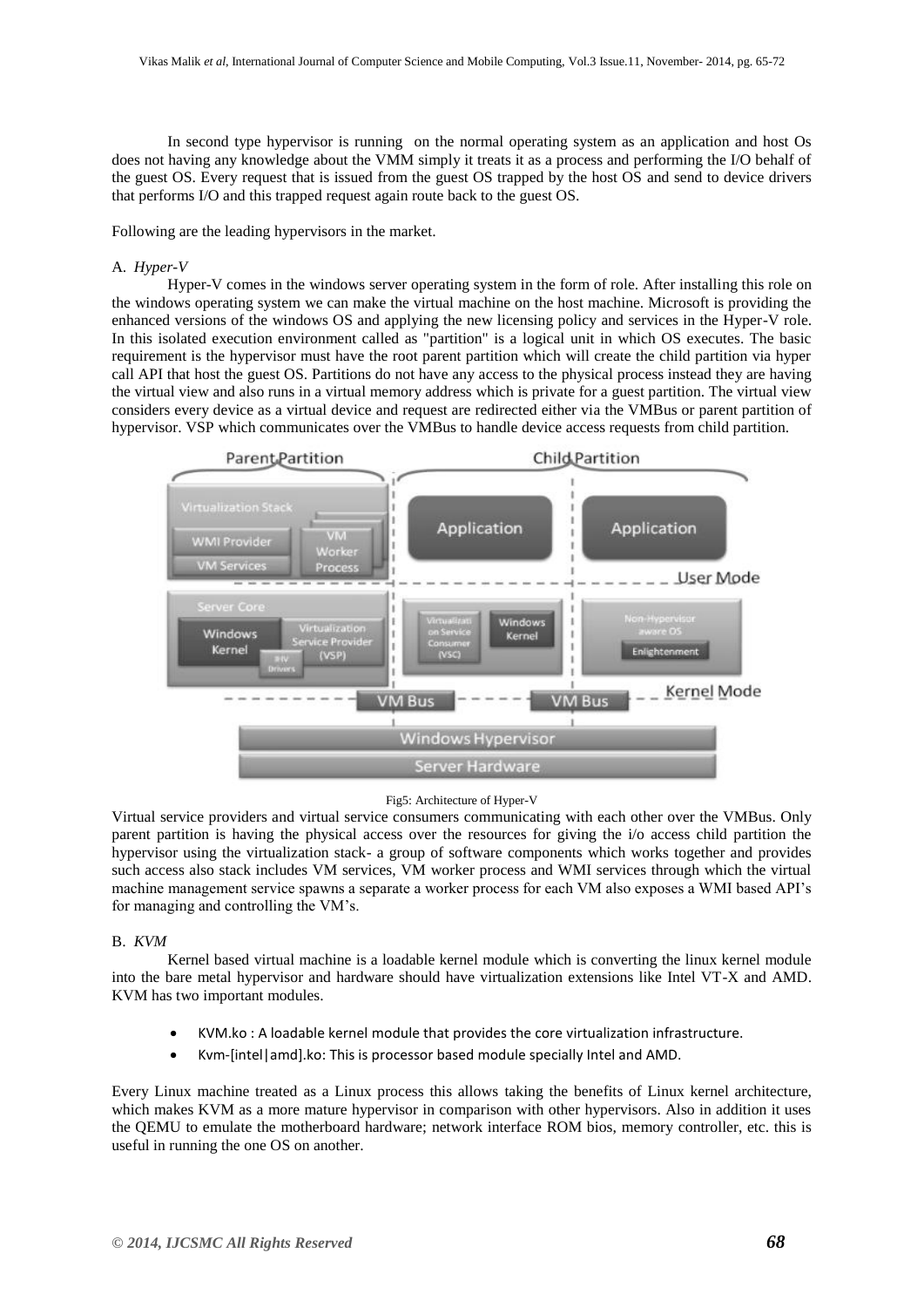

Fig6: Architecture of KVM

Memory management feature is inherited in the KVM hypervisor and the memory of virtual machine is stored like a memory of any Linux process so the management of process memory is easier in the KVM. Kernel same page merging (KSM) is useful in the memory page sharing is scans the memory of each virtual machine and merges the similar pages in to single copy. If any VM wants to update the memory copy a individual copy is provided to guest OS for the up-gradation. KVM is easily accommodating the different types of up-gradation.

# C. *XEN*

Xen hypervisor is a software layer which sits on the hardware that allow multiple virtual guest OS to run in a secure and efficient manner. This is responsible for the CPU and memory management in visualize way also managing the scheduling of virtual machines. Dom 0 and Dom U are the key important domains in the Xen hypervisor. Dom 0 is the specialized modified Linux OS and this domain is having the rights to access the physical I/O resources as well as able to interact with the other virtual machines which are running on that physical hardware. Dom 0 is the basic requirement for Xen virtualization running environment to run any virtual machine. Dom U is the guest domain for guest machines. Dom 0 also contains the backend and local disk access request from the guest domain that contain front end for accessing the underlying hardware. This technique creates an illusion like each component having a dedicated device to that domain where as backend acts as a proxy and understands the details regarding physical device and send the information to frontend.



Fig7: Architecture of Xen

#### D. *VMware*

VMware launched the VMware workstation in the market for desktop virtualization after the successful launching of the workstation VMware came in to the server virtualization and released the VMware GSX in late 2000. Later in 2001 they have released the first version of Elastic Sky X (ESX) which was having the different approaches like VMware workstation. This ESX is having the three main modules which are responsible for the managing and regulating the resources. Physical host server on which actual ESX is runs at bare metal level. VMkernal is the high performance OS developed by VMware to run on the ESX server also it having modular design to add new devices without recompiling them. Console operating system (COS) is responsible for providing the execution environment which helps in monitoring and administrating the ESX.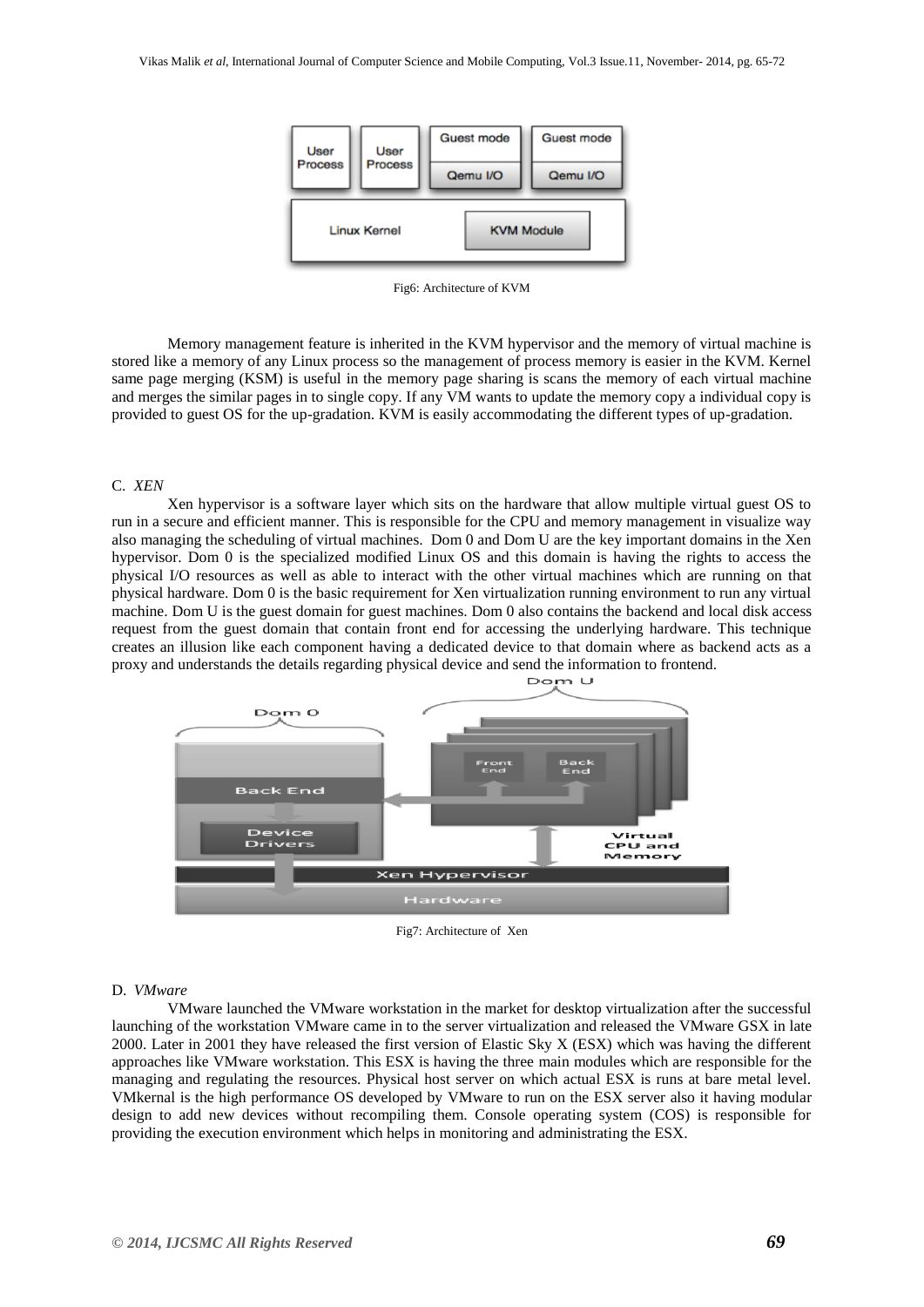

Fig8: Architecture of VMware

VMware using the VMFS (virtual machine file system) which gives the high performance and this file system is very useful in the VMware clusters. After installing the ESX on each host server we can manage the whole cluster from vCenter (Virtual centre). HA (high availability), FT (fault tolerance), DRS(distributes resource sharing), DPM (distributed power management) are the key features of the VMware cloud.

## **IV.BACKGROUND OF LIVE MIGRATION**

Live migration of VM from one PM to another PM mainly required for load balancing and the server consolidation. It can be done either manually or automatically in the cloud setup and depends upon the type of hypervisor used in the set up. Live migration term is different in the leading hypervisor but the main purpose is the resource scheduling and 100% uptime mentioned in the service level agreement while signing up. Maintenance is also one of the major reasons for migration of the virtual machines from the particular physical host.

There are two approaches of the migration of virtual machines, Pre-copy and post-copy memory migration. In the post copy migration scenario first need to suspend the VM and source side and then copies the processor state to the target host and then resumes the VM state. Once server resumes then it fetches the memory pages over the network from the source node or host. Pre-copy approach includes the warm-up phase and stops and copy phase. Warm-up means keeping the VM in running state on the source host and copying the all memory pages to the destination. Whatever the changes are done while copying the pages they will be recopied until the rate of recopied pages not less than the page dirtying rate in the whole process. In Stop and wait phase first VM is suspended in the source node and then copy is started from source to destination node. After this process server status is resumed over the destination node. Some important performance metrics in the live migration process are; preparation time, Number of pages transferred, downtime, resume time, migration time and the degradation in the performance. In pre-copy phase the copying is done in different rounds first it copies the active memory pages and the next iteration transfers the dirtied pages most important thing is VM is in running state on the source and the copies done in multiple iteration.



Fig9: Page copy iteration

This method considering the thrasholds to terminate the pre-copy iterations after the reachinghte trashold the copy process is terminationg to avoid the indefinite looping process.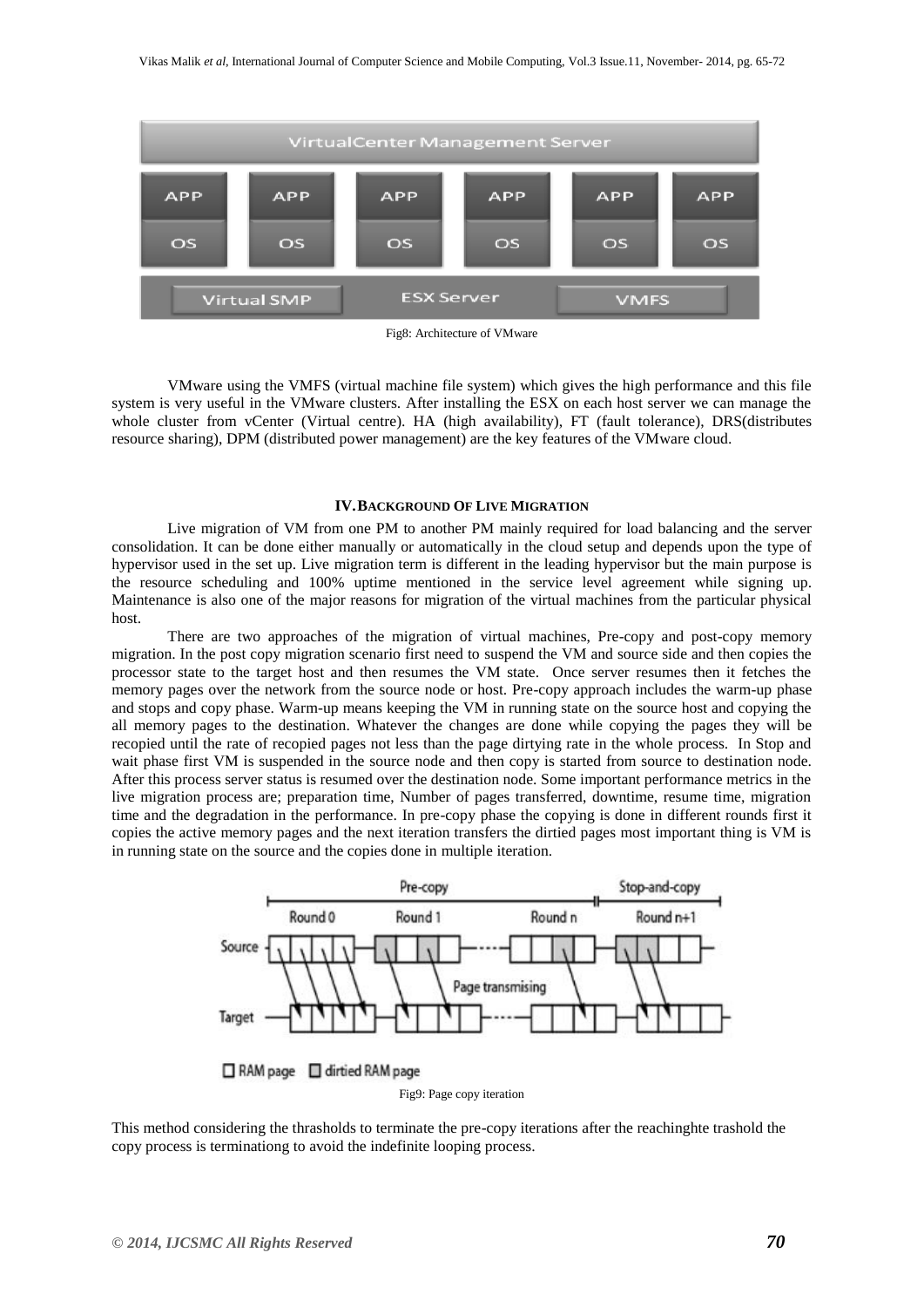## **V. MIGRATION TECHNIQUE IN LEADING HYPERVISORS**

# A. *Migration in VMWARE*

vMotion and DRS (distributed resource scheduler) are the two techniques avilable in the Vmware cloud for live migrating the virtual machines and managing the dynamic load balancing of processor and memory. For saving the energy during the live migartion process there is another phenomenon called as Dynamic power management (DPM) which saves the energy by balancing the load across all physical nodes and those who are having less load or small number of VM's automatically switched off. Resorce pools are defined on the reservation, Limit and share basis. High avialability, Fault tolarance and the Affinity rules are well managed under the Vmware cloud with the basis of following algorithms. Vm's cpu demand is calculated on the actual consumption of resources. But the most difficult part of the VMware is licensing cost. Al these features are coming with only enterprise and enterprise editions which is costly.

#### B. *Migration in Xen*

In the Xen hypervisor live migration is called as XenMotion and the best thing is all the editions of Xenserver supports the XenMotion. The basic requirement for performing the XenMotion is multiple hosts and the resource pool. The processor of all hosts should be of same family and configuration. It can not be performed between Intel and AMD. Gigabit Ethernet and the shared remote storage gives the ability to perform the live migration between multiple host. If you are looking for the load balancing feature on the Xenserver you need to purchase the enterprise and platinum edition. If the VM is not located on the shared storage and having each host his local storage there is one feature available in the Xenserver called as the "Storage XenMotion". This feature additionally allows VMs to be migrated from one physical host to another, where the VMs are not located on storage shared between the two hosts. All VMs stored on local storage can be migrated without downtime and VMs can be moved from one pool to another.

This enables system administrators to:

- Rebalance VMs between XenServer pools (for example from a development environment to a production environment).
- Upgrade XenServer hosts without any VM downtime.
- upgrade XenServer host hardware.

#### C. *Migration in Hyper-V*

Hyper-V is also providing the feature of live migration but the requirement for doing the set up of Failover cluster which is totally different from the other hyperviosrs technique. For configuring the setup; failover clustering feature to be added and configured on the servers running Hyper-V role. Live migration of virtual machine allows you to easily move running virtual machines from one node of the failover cluster to another node in the same cluster without a dropped network connection or downtime. Failover clustering needs shared storage for the cluster physical nodes. This includes an iSCSI or Fiber-Channel SAN. All virtual machines are stored in the shared storage, and the virtual machine state is managed by one of the nodes. Following are the requirement for configuring the failover clustering:

- Ffailover cluster must run on the x64-based version or the Itanium architecture-based version
- Each servers should have the same software updates and service pack.
- Installtion mode should be same full installation or a Server Core installation.
- Only 64 nodes can be configured in the cluster of windows server 2012/r2

#### D. *Migration in KVM*

Like same way KVM also supports the live migration feature as it is based on the linux kernel and treating as a every VM as linux kernel process that's why the live migration is performed on the basis of pre copy and post copy based methods. Qemu and KVM are handling the dirty pages as per the context.

# **VI.IMPORTANCE OF RESOURCE MONITORING**

Live migration and the resource allocation can not be done without calculating the server and virtual machines current resource allocation. Server deployment and the server termination records are more important in the data center, because client are changing on the daily basis many of them regsitering the new server with the same company and they require their new server on the same node with the specific IP range. An efficient